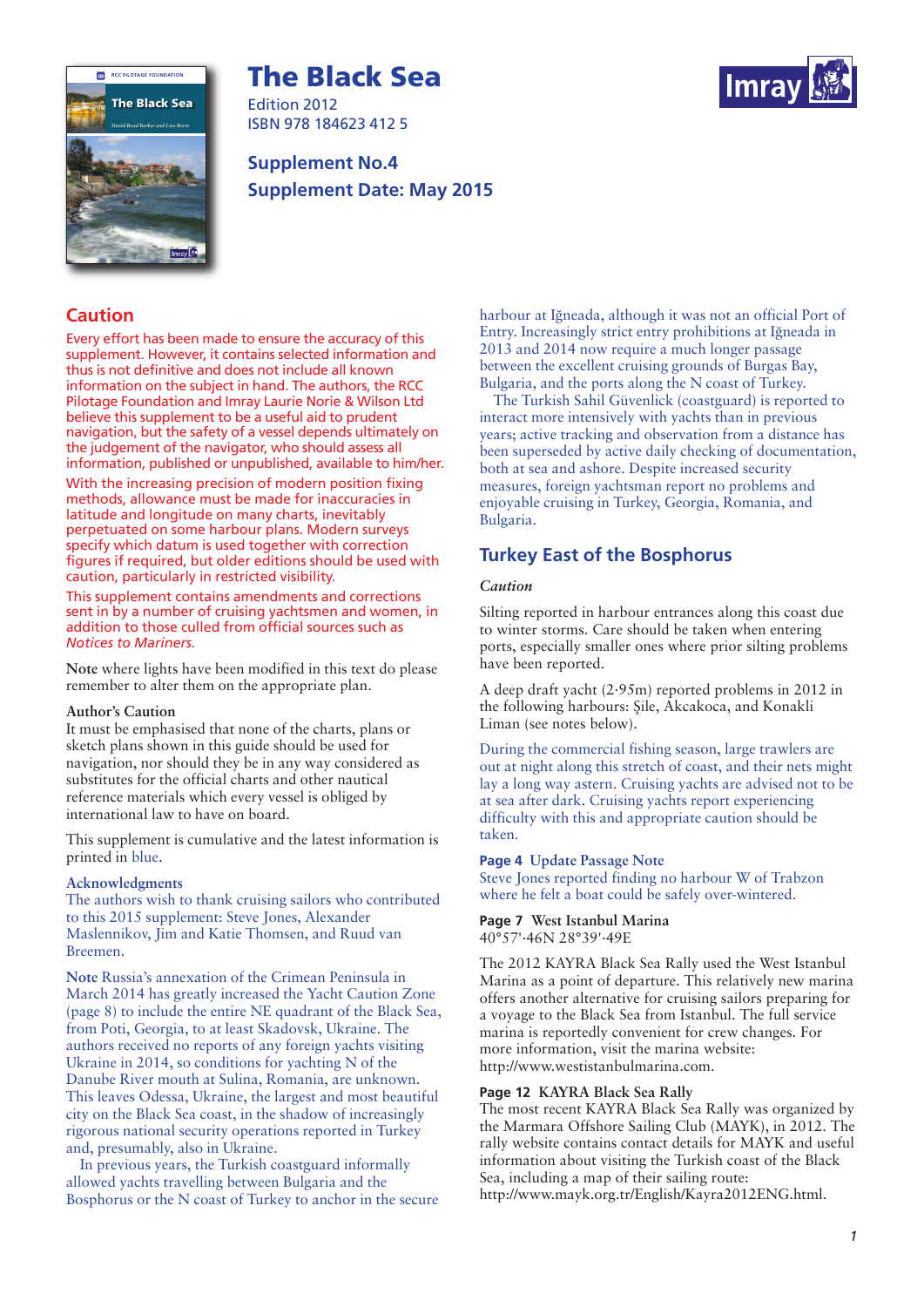## **Page 39 Poyrazköy**

The buoy marking above-and-below-water rocks extending from shore was reported missing in 2014.

## **Page 41 Nile**

In 2012, maximum depth of 3·4m at entrance at a distance of 10–15m from N breakwater. In 2014, the ruined castle tower NE of the harbour had scaffolding around it, and restoration underway. The S mole has been extended slightly improving the shelter and both lights were working. Depth close to the N mole is reported to be only 1·7m, increasing to 2·7m a little farther off. The harbourmaster, Mehmet Ta Pinar, will ask to see your transit log and passports if you visit him.

#### N**ile to Kefken**

A cruiser who lacked recommended Navtex for receiving marine alerts reported encountering an active firing range on this passage. Notification is also available on the Sahil G venlick web site (http://www.sgk.tsk.tr/) in the notice to mariners section.

## **Page 44 Kefken**

A new beach area was reported to be noisy overnight, but provisions and internet were available in the town.

## **Page 48 Akçakoca**

Fisherman's Cooperative levied a mooring fee during the fishing season. Maximum depth near quay at mooring position is reported at 2·5m.

#### **Page 49 Ereğli**

An agent is now required to check in and out of Turkey.

ATMs and small shops are located 10 minutes' walk N of the sailing club, including a place that sells cold beer to take away. A small local supermarket is across the road, and a petrol station is close to the port authorities; these are far more convenient than the one at Kozlu Zonguldak.

#### **Fishing harbours west of Erehli**

Take care approaching these ports due to silting at the harbour entrances. Gradients can be steep, sometimes shoaling as much as 2–3m in a boat length. Considering that you may want to keep momentum up in a cross swell, this can be a problem. Using seawater colour was reported as not a reliable method for yachts with low freeboard.

## **Page 52 Zonguldak**

Steve Jones reports that the approach to Kozlu Zonguldak, just W of Zonguldak, is slightly confusing because there is a new breakwater W of the harbour entrance, offering better protection from wind and swell. 'It is a good arrangement and was not difficult to work out in daylight and clear weather but might have been more confusing at night. The new mole has a green light so from sea you would be presented with two green and one red light. All three were working when we were there. The result of the new seawall, however, is a very snug harbour.'

The petrol station is located outside of the harbour entrance and the opposite side of the coastal highway, accessed over a pedestrian bridge across the busy dual carriageway. This makes Ereğli a more convenient place for filling jerry cans of fuel.

#### **Page 53 Kilimli**

Add: harbour 3M east of Zonguldak …

#### **Page 56 Amasra**

Approaching Amasra from the W, stand off the island (Ayibaligi Adasi) and the headland until the outer harbour arm is in view.

On entering the harbour, there are 4 moorings extending from shore in 5–6m but with no information about whether these are suitable for large yachts. Anchorage is reported secure between the mooring farthest out and the 'no go' zone near the Coast Guard dock.

A new marina inside the harbour is suitable for small yachts, with a locked gate, except between 1730–2100. Floating pontoons are in the NW corner, the outer section of which had space with over 4m depth on the outer edge. This area was reported to be secure. A fence with the locked gate requires visiting yachts to use a dinghy to get ashore. A key can be borrowed at the parking guard shack; the person at the information centre can provide assistance.

The women's market now operates daily, with larger selections on Tuesdays and Fridays.



Photo: New marina in Amasra harbour. Source: Jim and Katie Thomsen, www.tenayatravels.com Used with permission

#### **Page 61 Karucasile**

In 2014, there is a minimum of 6m entering the harbour and 5m at the mooring. The harbour lights were working.

## **Page 64 Dohanyurt**

More extensive silting was reported in the harbour entrance, causing problems for deeper draft yachts. The shallows to the N end of the quay are now more extensive and steeply shoaling. Anchoring off is advised unless signs of recent dredging indicate otherwise. The outer light was working in 2014, but the inner light was not working.

#### **Page 66 Inebolu**

There is no difficulty mooring on the quay in the NW corner, almost exactly where shown in the photo. Harbour lights were working.

## **Page 69 Konakli Liman**

Entrance depth is now reported at 2·6m. In 2014, over 3m at the W end of the quay. Harbour lights were working, but there was little other light after dark.

#### **Page 70** Caylioğlu

With very strong winds from the NE, a sea can build in the port.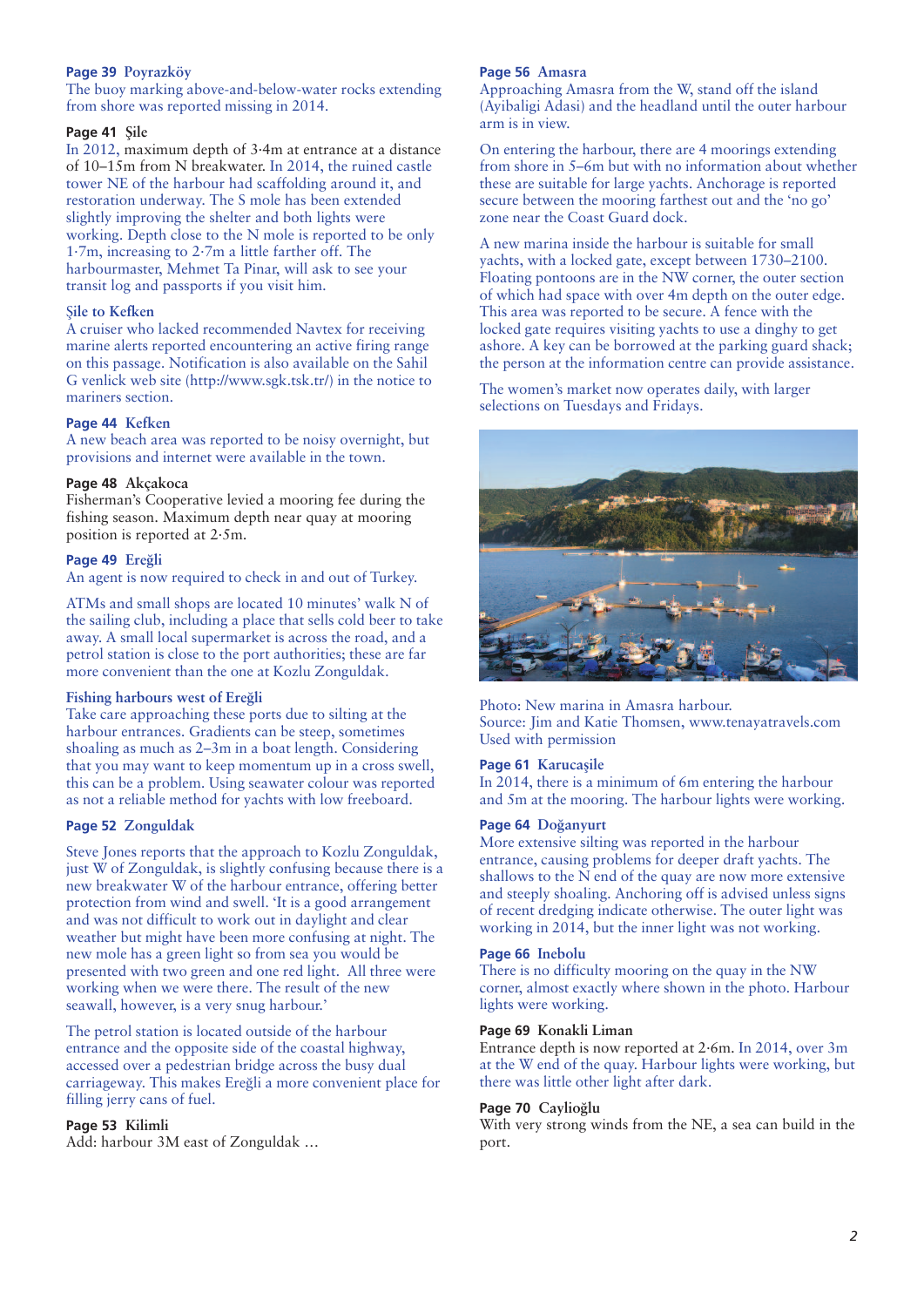## **Page 73 Sinop**

Lat/Long correction: 42°01'·03 Problems reported with overcrowding of fishing harbour during the fishing season and damage to yachts due to careless behaviour of large fishing boats.

Additional reports that Sinop was far more crowded in 2014 than in 2010. A small yacht might be able to raft up outside of a fishing boat with just enough room to manoeuvre, but this might not be suitable for a larger yacht.

Depths alongside the wall in the passenger harbour are reported to be less than 2m.

## **Sinop to Yakakent**

The charted fish farms off Yakakent have been moved, but they are clearly visible and have a ring of orange buoys around them marking the area you must not enter.

## **Page 77 Yakakent**

There are two distinct sections to the harbour, as shown in the plan, with little space in the inner fishing harbour. This area does not look like the plan but this is not a problem. There is more quayside than shown, though much of it is occupied. The shore was crowded with wooden trawlers undergoing maintenance.

#### **Page 79 Alaçam**

A new concrete quay has been constructed along the inner harbour arm, with room to tie up in 3m.

#### **Page 83 Samsun**

Website: www.samsunyelken.org.tr

In 2014, the quoted rate for the Samsun Sailing Club was 60 euros per day but the actual rate is less if staying for several days or more.

A new Sheraton Hotel behind the harbour was reported as a useful landmark.

Steve Jones reported that the approach to Samsun is confusing: 'The main harbour breakwater is clearly visible a long way off but the yacht club breakwater merges with that of the main harbour and coastal protection, making it very difficult to pick out.' The breakwater for the yacht harbour is reported to be in a state of disrepair.

Entering Samsun Yacht Harbour, Jones advises standing well off the breakwater. Yachts are moored fore and aft to the quay at the western end. In 2014, yachts were instructed to drop an anchor and moor stern to the quay on the seaward side of this line. Tailed mooring lines were no longer available.

In 2014, one yacht advised avoiding Samsun, but others, including the authors, consistently report it as a convenient place to stop or to leave your yacht for inland travel.

## **Page 85 Terme**

In 2014, lights were reported working, but the boatyard seemed dormant. Plenty of water is reported at the entrance of the harbour, and large vessels were moored along the northern arm. Room for mooring alongside concrete quays inside the southern harbour arm among the smaller fishing vessels, in over 3m.

#### **Page 89 Yaliköy**

Harbour lights reported working in 2014.

## **Page 91 Ordu**

Keep 1M off while rounding Cape Jason due to many floats in clusters off the headland that are not clearly visible and

#### flotsam from converging currents.

In 2014, mooring possible alongside the concrete wharf on the western arm. Both harbour lights were reported to be derelict and neither was working.

#### **Page 94 Giresun**

The mooring location in the commercial harbour near the 'planned' Yacht Club is no longer recommended for security reasons. If other local boats are using this location, request permission from local contacts and/or port authorities. Although more crowded, the adjacent fishing harbour may be a better and more secure option.

Giresun was reported by Steve Jones to be a 'perplexing, large town' but this should not dissuade cruisers from visiting this interesting port. The main commercial harbour was vast with long crane-lined wharfs and commercial buildings, all empty except for three trawlers rafted up near the entrance. The local sailing club was still reported closed in 2014, and even though the large commercial harbour is almost entirely empty, yachts are advised to moor in the crowded fishing harbour, as previously reported. Moor in the outer fishing harbour if possible. He advised, 'Look up Volkan (a local contact) if you stop here, you will not regret it.'

#### **Page 97 Tirebolu**

The light on the cardinal marking the rocks off the headland east of Giresun is reported to be working again in 2014. The passage to Tirebolu was straightforward after rounding these offshore rocks except for the many, poorly visible floats around Çam Burnu.

Tirebolu has had a landward extension added to the outer harbour arm not shown on the plan, making the harbour a little snugger than it appears, but it is still open to swell from the east.

## **Page 103 Akçaabat**

An unknown obstacle was reported, marked with four large buoys, which looked like fishing boats in the early morning light, just E of Tirebolu harbour in 2014. A pipeline is shown on the Admiralty chart, and these may mark it.

Leave plenty of sea room when rounding the headlands to avoid fishing floats and flotsam.

Entering the harbour, head close to the inner mole, which contradicts the plan.

#### **Page 105 Trabzon Yacht Harbour**

The waypoint for Trabzon Yacht club may not be plotted correctly, though it is close enough to find the location and the harbour and make safe entry. In 2014, the harbour lights were not working and may have been removed.

The pontoons are concrete and have heavy wooden rubbing strakes to protect vessels but are reported to be too high for low freeboard yachts and the wood was in a dangerously poor condition.

## **Georgia**

#### **Page 122 Batumi**

At least one foreign (motor) yacht visited Batumi in 2014. Ruud van Breemen reports that the approach to Batumi from the Turkish border can now be made by staying a minimum of 600m off the coast while entering Georgian territory, rather than going out 12M to avoid a previously reported restricted zone.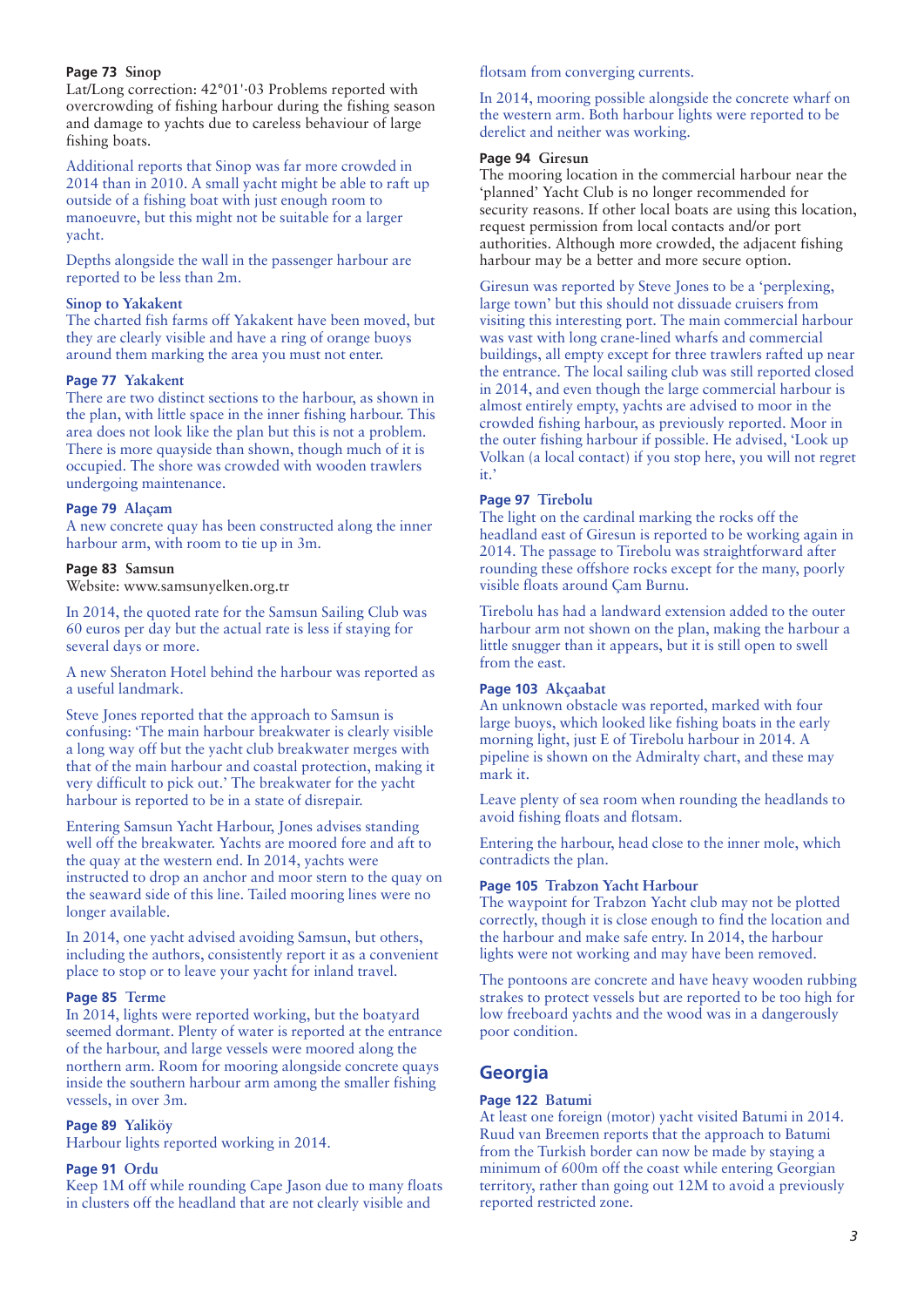The Batumi yacht harbour is now a government-owned harbour. In 2014, foreign-flagged yachts paid 5 Georgian *lari* per metre. Georgian flagged yachts paid 1 *lari* per metre. Water/electricity included.

Contact information for David Pirtskhalaishvili, local yacht owner, includes a correction to the mobile phone number: +995 599 14 9177. New email address: batumiyachtclub@gmail.com. David has consistently proven to be a reliable contact that helps with border authority-contacts, fueling, boat repairs, and security.

Dimitri 'Smart One' Ship Chandlery no longer exists, according to van Breeman.

## **Page 125 Poti**

The commercial harbour is now owned by Maersk, an international shipping company. The yachting part of the harbour, including the Poti Yacht Club, no longer exists and the restaurant is closed. This port is no longer recommended for cruising yachts.

#### **Page 129 Abkhazia**

Consistent with the 2010 advice regarding the Yachting Caution Zone, Alexander E. Maslennikov, a Russian citizen, recommended avoiding Abkhazia, even by land from other ports in Georgia, both because of the prevalence of crime there and because having an Abkhazia stamp in a passport would cause problems in Georgia, which considers Abkhazia to be a part of Georgia, thus having no valid passport stamps.

## **Russian Federation**

The Yacht Caution Zone identified in 2010 covered the offshore region from Poti, Georgia, to Feodosia, in the Crimean Peninsula. Russian annexation of the Crimea in March 2014 effectively expanded the caution zone to include Abkhazia, Russia, and the entire Crimea.

Maslennikov reported that in 2014 it was possible for him and his family (Russian citizens) to clear in and out of Anapa, Novorossiysk, and Sochi in their sailboat. Novorossiysk was the most convenient, and everything generally went smoothly. Non-Russian speakers are advised to use an agent for clearance procedures. Consistent with previous instructions, Russia still does not have clearance procedures for private yachts. No foreign-owned yachts are known to have cleared into Russian ports on the Black Sea in recent years. For advice about visiting Russia by yacht, contact Alexander Maslennikov at: alexander.e.maslennikov@gmail.com.

Maslennikov noted that some sailors are very concerned by frequent contact on VHF by Russian border protection, but an AIS transponder will minimize these calls. Russian border protection tracks by radar every vessel moving in territorial waters, within 12M with a separate department every 10–20M.

## **Ukraine**

The Yacht Caution Zone, identified in 2010 as covering the coastline of Abkhazia, Russia, and the Kerch Strait, was expanded in 2014 to include the entire Crimean Peninsula as a result of Russian annexation in March 2014. The authors have received no reports of yachts attempting to visit the Crimean portion of Ukraine or the Ukrainian coastline W of Crimea, from Skadovsk to the Romanian border, including Odessa.

#### **Page 134 Crimean Peninsula**

The Yacht Caution Zone in the northeastern portion of the Black Sea is being extended to include the Crimean Peninsula due to the situation in Ukraine. Crimea is currently under Russian control, and the Russian Federation has no procedures for visiting foreign yachts. Cruising sailors are advised to avoid Crimean ports, including Yalta, Balaklava and Sevastopol until the situation changes.

## **Page 150 Sevastopol**

New Yacht Marina: Royal Pier Lat/Long: 44°35'·875N 33°31'·641E

A new marina opened in the South Bay of Sevastopol's large harbour in September 2011. They have three finger piers and can accommodate vessels from 10–40m in length.

*Navigation* There are no hazards to navigation when approaching the marina from the entrance of South Bay. Yachts should clear customs and immigration before entering South Bay.

#### *Depth in marina* 3·5–12m.

*Charges* 80UAH per square metre per month. Services: Showers and toilet facilities, car parking space in guarded lot, rescue service, security cameras, 24/7 security services, telephone, free WiFi, metered electricity and water. Can arrange airport transfers, technical services and repairs. No yacht lift services.

Contact Inna, pilot-h@mail.ru 0 +38 (0692) 487150/ +38 (0954) 638707 www.royal-pier.com.ua

## **Romania**

#### **Passage from Sulina to Port Tomas**

British Admiralty charts for the Black Sea cruising include warnings about their accuracy when using GPS, but any errors are reported to be minor and should not trouble navigation in all but the very poorest visibility. However, depths are often out-of-date where silting or erosion is taking place. No active hydrographic surveys were observed in any of the Black Sea countries in 2013.

#### **Page 166 Constan a Port Tomis**

Winter storm/ice damage in 2012 has been repaired.

Winter storm/ice damage reported on floating pontoons in 2012. Repairs are underway and expected to be completed by June 2013. Port authorities indicate that there is still plenty of space for visiting yachts to find a secure mooring.

The leading lights at Port Tomas were reported in good order in 2013.

Staff member Magdalena Ion is now working at the marina in Eforie Nord (see below for new contact information).

#### **Page 168 Eforie Nord**

The approach to the small harbour is more confusing than found in 2010. The entrance to the small harbour was marked with an S-shaped channel marked by orange and white buoys in 2013. The Border Police in Constanta instruct yachts to go to the south of the entrance and head to the centre of the harbour mouth. Stephen Jones reported going much closer to the eastern groin and following a course curving to the centre. An inflatable from the port is available to direct yachts in.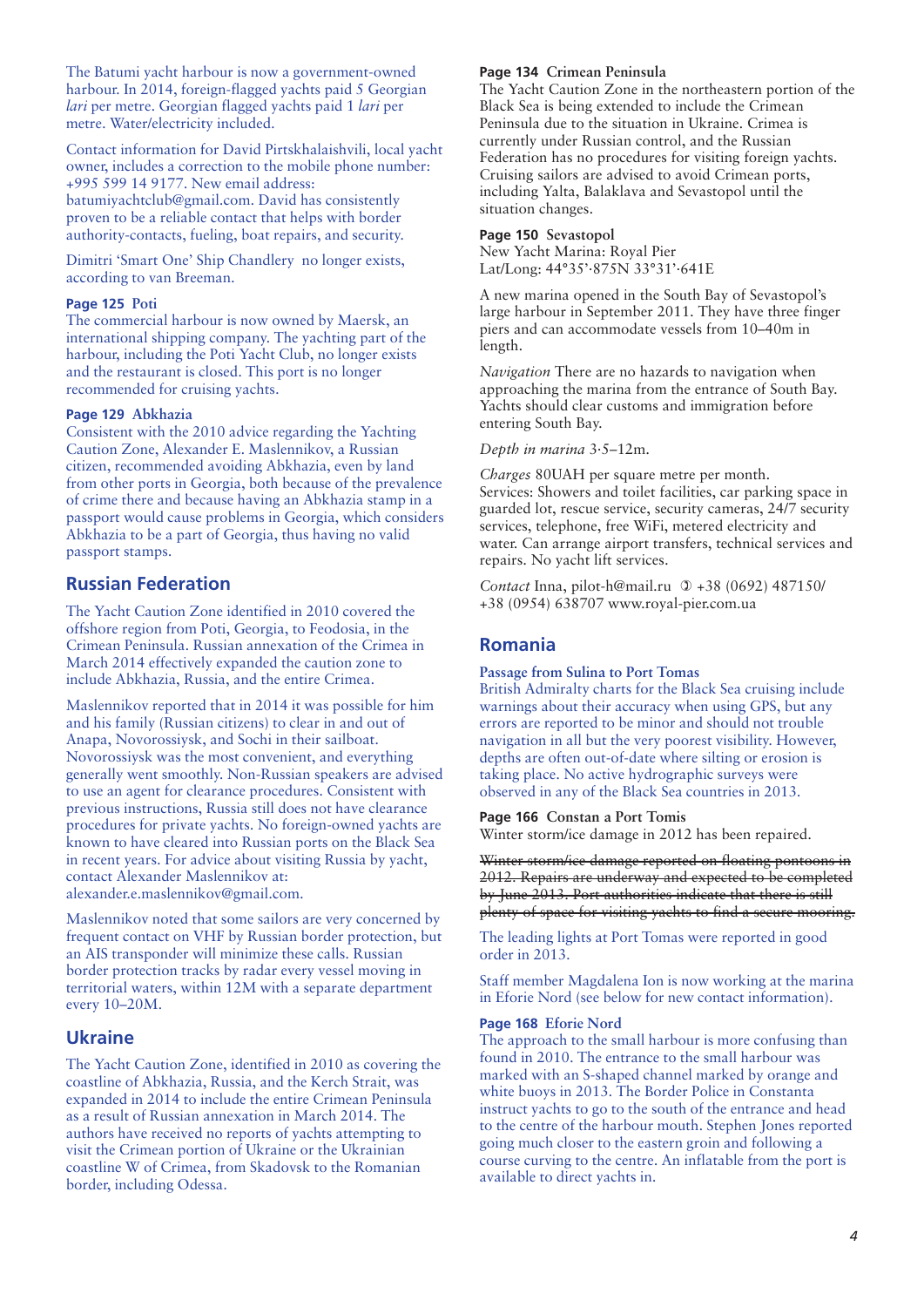Marina staff member Magdalena Ion, who is helpful and speaks very good English, is now located at this marina. *Email* office@marina-eforie.ro.

## **Page 169 Mangalia**

In 2013, the harbour approach is reported to be wellbuoyed, and in daylight, presented no navigational problems. The harbour plan remains accurate. All lights were reported to be working on the outer harbour arm and the marina approach.

## **Bulgaria**

#### **Page 176 Balchik**

In 2014, on entering the harbour of Balchik yachts may be called over to a wharf on the landward side of the industrial port inside the eastern breakwater to be checked into Bulgaria.

#### **Varna Lake**

Steve Jones reported that after checking in, Varna Lake is an option if you are anticipating a longer stop. See the Admiralty Chart for Varna. The buoyed approach to Varna continues westward through a narrow but deep-water channel (marked as a river on the harbour plan) and under a high bridge, which no cruising yacht will need to worry about clearing. Just after the bridge there are moorings on the north bank, where the staff are very welcoming, but the location is subject to constant swell from the large commercial vessels using the channel. Continue into the lake where there is an unmarked harbour shown on the Admiralty chart on the south side. Steve Jones's GPS gave a fix of 43°11.6' N, 027°51.7' E on the western groin at the entrance, which corresponds pretty well with the charted position.

Two channels converge just off the harbour entrance, roughly in mid-channel, and a buoy marks the convergence, which appears white as you approach it. All the other channel markers are conventionally red and green, however, so it is easy to locate. Continue until you are within 10m or so of this buoy and head in towards the harbour entrance on a bearing of about 156° T, entering at the centre of the harbour mouth. Following this course, Jones recorded nothing less than 3m depth until inside the harbour. Do not trust the charted depths on the admiralty chart and try to cut the corner to the east, as it is much shallower than shown. Visibility is normally good in the cruising season, except occasionally in the early morning and in heavy thunderstorms. This is an almost enclosed estuary, and depths are affected by wind strength, duration and direction.

Inside the eastern (seawards) side of this harbour is Marina Hydrodynamic. It has floating pontoons and fuel. However, the western, scruffy, side was very welcoming. Do not go into the inner harbour without instructions, as there is an unmarked obstruction. Deeper draft boats are moored fore and aft along the inside of the western harbour arm but, as in most places in this region, space is limited.

Veseley, the daughter of the harbourmaster Borislav, speaks good English and German but is not always there. There is usually someone around who can speak some English.

There is a yard within the grounds where Jones reported having extensive welding repairs at very competitive prices, though language was a problem. There are also a couple of resident marine mechanics, one of whom has lived in America and so speaks good English and is very helpful. Most of the boats in the harbour are locally built steel craft that get regular use. There are no showers, toilets or other facilities. There are haul-out facilities with a mobile crane. Jones noted that this is not a place for the smart set, but he recommended it.

#### **Burgas Bay**

The cruising information for this area was mainly still valid in the summer of 2014, but Jones reported that the area suffers far more from the negative side of mass tourism than Varna.

In 2014, yachts were turned away from the small marina in Nessebar even though there appeared to be space, and advised to go to some floating pontoons almost opposite on the eastern side of the causeway. This is a new (and for Bulgaria expensive) marina where yachts moor aft to the pontoon from a mooring float. Water and electricity is available but no toilets or showers.

Instructions for Sozopol remain much the same as described in 2010, but it is recommended to stand well off Sveti Ivan as you approach, to avoid the floating nets, which were extensive.

Upon departure to points south, a coast guard vessel may stop and question you about your intended passage and details. Procedures were conducted in a friendly manner.

#### **Page 193 Tsarevo**

Jones reports the approach to Tsarevo as slightly more confusing than suggested. He found the conspicuous buildings were not easy to distinguish and could not see the entrance until rounding the last headland, but the waypoint is good for leading in. Additional advice is to stand off until adjacent with the entrance when the approach and markers should be clearly visible, then proceed with the 2010 instructions.

The light on the northern harbour arm is fashioned after the fine Dacian stone carvings in the tomb at Sveshtari near Isperih in the north of Bulgaria and makes a fine harbour light. All lights were reported working in 2014. Vessels are moored fore and aft along the northern quay. Try to get a space further seaward, where the swell that works into the harbour is less pronounced and vessels that arrive late in the day for customs and immigration will not disturb you.

In 2014, it was reported that Turkish *lira* were not available for purchase. This can become a problem on entering Turkey, so it is advised to allow plenty of time to seek Turkish currency before leaving Bulgaria.

Upon departure from Tsarevo, authorities may allow you to check out the evening before in order to leave at first light.

## **Turkey West of the Bosphorus**

A cruising vessel can no longer stop anywhere along the Turkish coast from the Bulgarian border to Istanbul or, if heading eastward, to Ereğli, the first port of entry east of the Bosphorus.

You cannot legally check into or even moor anywhere in Turkey to the West of The Bosphorus. This means that when you leave Bulgaria or Romania you will have to make a passage to Istanbul, Ereğli or a port of entry further east, which will involve a long passage crossing busy shipping lanes.

#### **Page 195 Ihneada**

It is reported that Igneada is no longer available for overnight stops in transit to a port of entry in Turkey. The